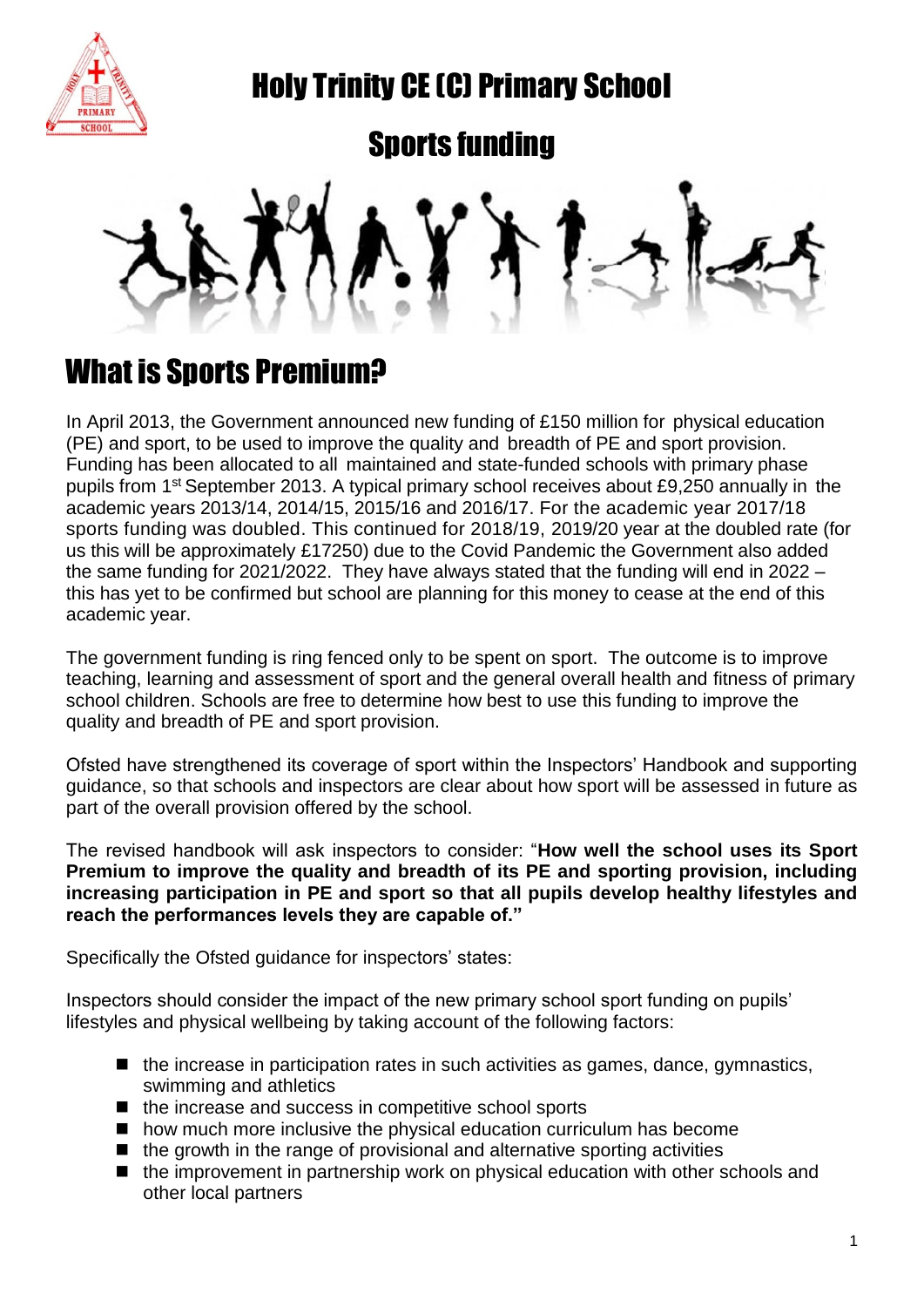- links with other subjects that contribute to pupils' overall achievement and their greater social, spiritual, moral and cultural skills
- $\blacksquare$  the greater awareness amongst pupils about the dangers of obesity, smoking and other such activities that undermine pupils' health.

# How much do we get in 2021-2022?

Lump sum - £16000 + £10 per pupil aged 5 years and above Year  $1 - 6 = 140$  children + eligible children in FS2

Total = £17400 (approx. as final figure has not been released to school, as we have received money in sections, the last section will be in budget in April 2021 and April 2022)

# How is it spent?

The aim of the funding is to improve the quality and breadth of our PE and sporting provision and to meet this criteria we have identified a number of key priorities which include; investing in continual professional development for our staff; increasing the competitive opportunities available to all pupils; working in partnership with other schools to share expertise and resources and offering new and varied sporting opportunities for our pupils.

# How will we know it's working?

We will carry out half termly reviews on progress and audit and assess need. Individual pupils who may have been targeted for intervention will be assessed at the start of the programme and reviewed on a half termly basis.

| <b>Initiative</b>                                  | <b>Expected outcome</b>                                        | <b>Impact</b>                                                             |  |
|----------------------------------------------------|----------------------------------------------------------------|---------------------------------------------------------------------------|--|
| High quality PE                                    | Students to receive high quality<br>delivery. Staff to receive | More lessons to be judged good or<br>outstanding, increased confidence in |  |
| Team Teaching /                                    | training and support in areas of                               | staff.                                                                    |  |
| Curricular support for staff                       | physical education identified                                  |                                                                           |  |
|                                                    | within their PE action plan.                                   |                                                                           |  |
| Continual professional                             | Staff skill set increased.                                     | Increased confidence in staff. Pupils                                     |  |
| development                                        | Qualifications obtained.                                       | having a great experience of                                              |  |
|                                                    |                                                                | physical education.                                                       |  |
| Competition programme                              | More young people                                              | Increased understanding of winning                                        |  |
|                                                    | participating in competitive                                   | and losing. Knowledge of the role of                                      |  |
|                                                    | opportunities. Increased range                                 | fair play and sportsmanship.                                              |  |
|                                                    | of competitions on offer                                       | Opportunities to develop                                                  |  |
| Out of school hours                                | More opportunities which are                                   | Understanding of requirement to                                           |  |
| provision                                          | accessible to pupils and                                       | establish lifelong participation in                                       |  |
|                                                    | parents. New opportunities to                                  | physical activity and school sport.                                       |  |
|                                                    | target non team playing<br>members                             |                                                                           |  |
| <b>Gifted and Talented</b>                         | Specialist training and support                                | Raised standards in performance.                                          |  |
|                                                    | programme in place for pupils.                                 | Understanding of lifestyle                                                |  |
|                                                    |                                                                | management.                                                               |  |
| Delivering an inclusive<br>Specialist training and |                                                                | All young people engaged in                                               |  |
| curriculum                                         | interventions in place to engage                               | physical activity                                                         |  |
|                                                    | all pupils in physical activity.                               | Greater understanding of healthy                                          |  |
|                                                    | Change for Life embedded                                       | lifestyle benefits                                                        |  |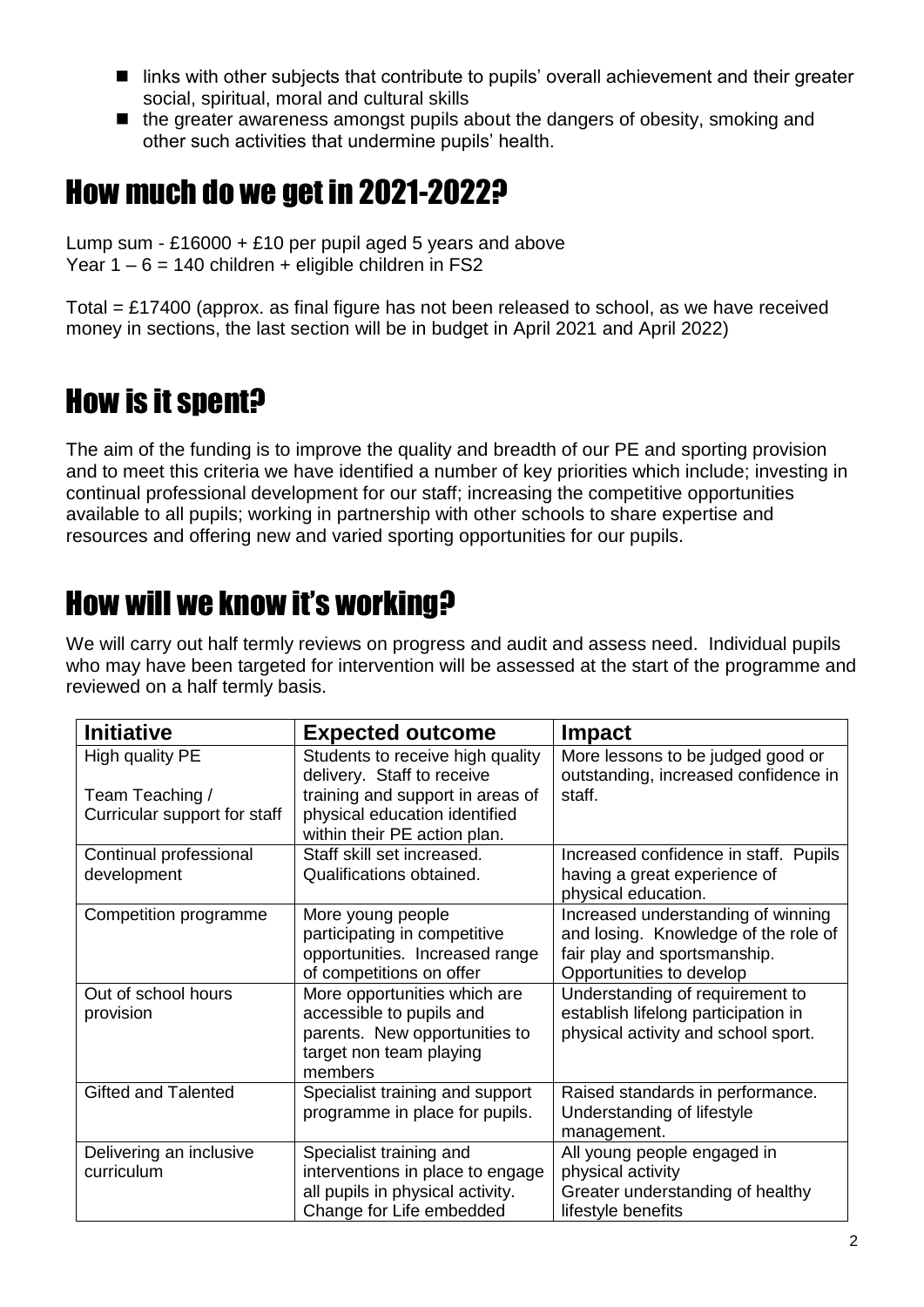#### **Swimming**

The impact the school has seen on pupils' PE and sport participation and attainment can be recognised in this year's Year 6 swimming attainment results:

| <b>Initiative</b>                                                                                                                                                                            | <b>Expected outcome</b>                                                                                                                                                                                                                                                                                                                                                         | <b>Impact</b>                                                                                                                                               |
|----------------------------------------------------------------------------------------------------------------------------------------------------------------------------------------------|---------------------------------------------------------------------------------------------------------------------------------------------------------------------------------------------------------------------------------------------------------------------------------------------------------------------------------------------------------------------------------|-------------------------------------------------------------------------------------------------------------------------------------------------------------|
| Change from 30 minute<br>swimming sessions to 45 minute<br>sessions which now involves<br>walking to and from the leisure<br>centre (previously completed to<br>enable progress over the KS) | Higher rates of successful<br>swimmers at the end of Year 6<br>Successful swimmers being<br>defined as: children meeting the<br>national curriculum requirement<br>to swim competently, confidently<br>and proficiently over a distance<br>of at least 25 meters, use a<br>range of strokes effectively and<br>perform safe self-rescue in<br>different water-based situations. | 78% 18/23 children achieved this<br>standard in 2019-2020 in Year 6<br>Children did not swim from<br>March2020 to June $2021 -$<br>unable to add data here. |
|                                                                                                                                                                                              |                                                                                                                                                                                                                                                                                                                                                                                 |                                                                                                                                                             |

### How our money has been spent:

| <b>Initiative</b>                                                                                          | <b>Money spent</b> | <b>Impact</b>                                                                                                                                                                         |
|------------------------------------------------------------------------------------------------------------|--------------------|---------------------------------------------------------------------------------------------------------------------------------------------------------------------------------------|
| <b>Blessed Robert</b>                                                                                      | £1500              | CPD opportunities for all staff members                                                                                                                                               |
| <b>Sutton School Sports</b><br>Partnership<br>programme (see<br>below for details)                         |                    | 100% good or better teaching gradings against<br><b>Ofsted criteria</b>                                                                                                               |
| <b>ESSP</b> partnership<br>$group$ - includes:<br>CPD for all staff,                                       |                    | Tournaments/competition events: Hockey, football,<br>netball, cricket, dodgeball, gymnastics and athletics<br>events.                                                                 |
| termly PE network<br>meetings for CH,<br>support with Kitemark<br>application, planning<br>curriculum etc. |                    | Successful application of the Silver Kitemark award for<br>school © Showing our commitment to sport and<br>healthy living                                                             |
| <b>Burton Albion</b>                                                                                       | £11052             | CPD opportunities for all staff members                                                                                                                                               |
| Community Trust-<br>includes: curriculum<br>delivery, breakfast<br>and after school clubs                  |                    | 100% good or better teaching gradings against<br><b>Ofsted criteria</b>                                                                                                               |
|                                                                                                            |                    | Sports coaches for curriculum teaching for all children<br>in school 2 hour per week, changing termly:<br>gymnastics, basketball, football, cricket, rugby, netball<br>and athletics. |
|                                                                                                            |                    | Before, After & Lunchtime School clubs: Burton Albion<br>Football club, archery, fencing, table tennis, football<br>and variety sports.                                               |
|                                                                                                            |                    | Sadly, this year due to the COVID pandemic the sports<br>calendar ceased to run from March 2020.<br>Increased enjoyment and participation in clubs and                                |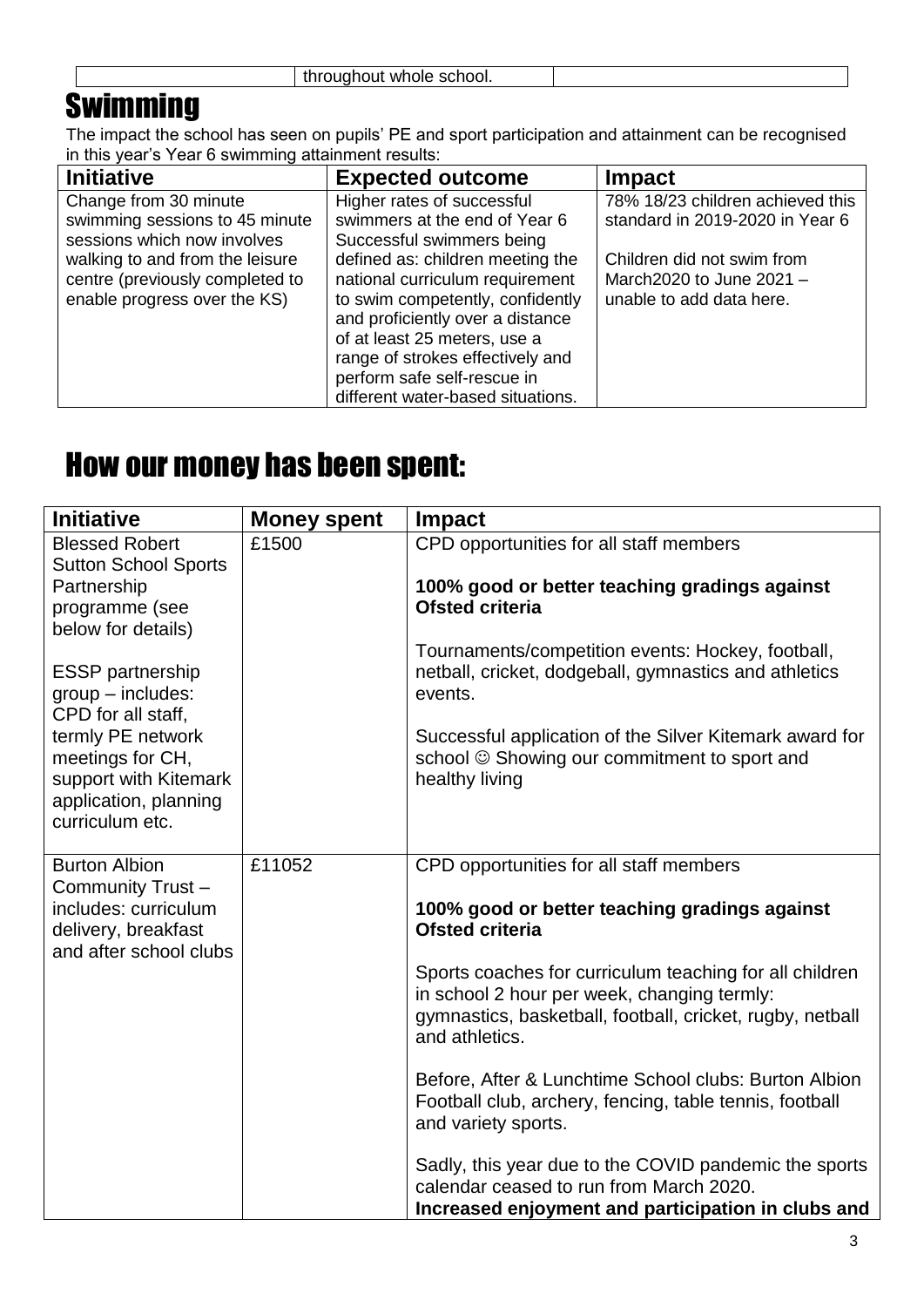|                                                                |                                                     | sporting events.                                                                                                                                                                                                                                                                                                                                                                                                                                                                                                                                 |
|----------------------------------------------------------------|-----------------------------------------------------|--------------------------------------------------------------------------------------------------------------------------------------------------------------------------------------------------------------------------------------------------------------------------------------------------------------------------------------------------------------------------------------------------------------------------------------------------------------------------------------------------------------------------------------------------|
| Hockey and<br>relaxation/yoga<br>coaches - weekly for          | £1800 Hockey<br>sessions<br>£2160                   | Increased enjoyment and participation in clubs and<br>sporting events.                                                                                                                                                                                                                                                                                                                                                                                                                                                                           |
| one class per week<br>Leading onto clubs<br>after school       | relaxation/yoga<br>sessions                         | Tournaments/competition events: Hockey, football,<br>netball, cricket, dodgeball, gymnastics and athletics<br>events.                                                                                                                                                                                                                                                                                                                                                                                                                            |
| Year 6 relaxation<br>sessions to lead into<br><b>SATs week</b> | £360                                                | Supporting children's well-being and mental health                                                                                                                                                                                                                                                                                                                                                                                                                                                                                               |
| CPD for staff                                                  | £1050                                               | CPD opportunities for all staff members – training for<br>delivery of specialised PE (Quidditch, handball,<br>gymnastics, basketball and dance)<br>Curriculum manager training/networking<br>Delivery quality PE lessons training<br>Successful award winners of the Silver Sainsbury's<br>Sports Award. Moving to obtain Gold next year.<br>Mental well-being and Healthily minds training for staff<br>to support the whole school community<br>All teaching has been graded 100% good or better<br>outcomes over time against Ofsted criteria |
| New sports<br>equipment and<br>maintenance of                  | £131                                                | Increased enjoyment and participation in clubs and<br>sporting events.                                                                                                                                                                                                                                                                                                                                                                                                                                                                           |
| equipment on site                                              |                                                     | Ensure all equipment on site is safe for children to use<br>during their learning time                                                                                                                                                                                                                                                                                                                                                                                                                                                           |
| Total spent                                                    | £18053 (school have funded the short fall in costs) |                                                                                                                                                                                                                                                                                                                                                                                                                                                                                                                                                  |

## Blessed Robert Sutton School Sports Partnership and BACSP

Through the previous success of the East Staffordshire School Sports Partnership programme and a commitment to ensure continued high standards of delivery in PE and School Sport, there is a desire to continue to provide a coordinated level of support to enhance the delivery of PE and School Sport. Part of the funding received has been allocated to membership of the Blessed Robert Sutton School Sports Partnership and delivery from BACSP. Coordinated by the School Games Organiser this partnership provides us with:

- Three PE Coordinator training sessions per year providing CPD and networking for our staff
- One whole school half day INSET
- Central organisation and delivery of festivals / events for all pupils from FS1 to Year 6
- Support to deliver school sports days, health awareness programmes (organisation, assistance on day)
- Weekly team teaching / PPA support (if required) 4 hours each week
- Daily lunchtime clubs
- 3 x out of school hours club / Change for Life club per week
- Training for young leaders, playground leaders and midday supervisors (as required)
- Organisation of additional out of school hours provision, CPD and curriculum requirements
- Termly District Gifted and Talented activities for the most able pupils.